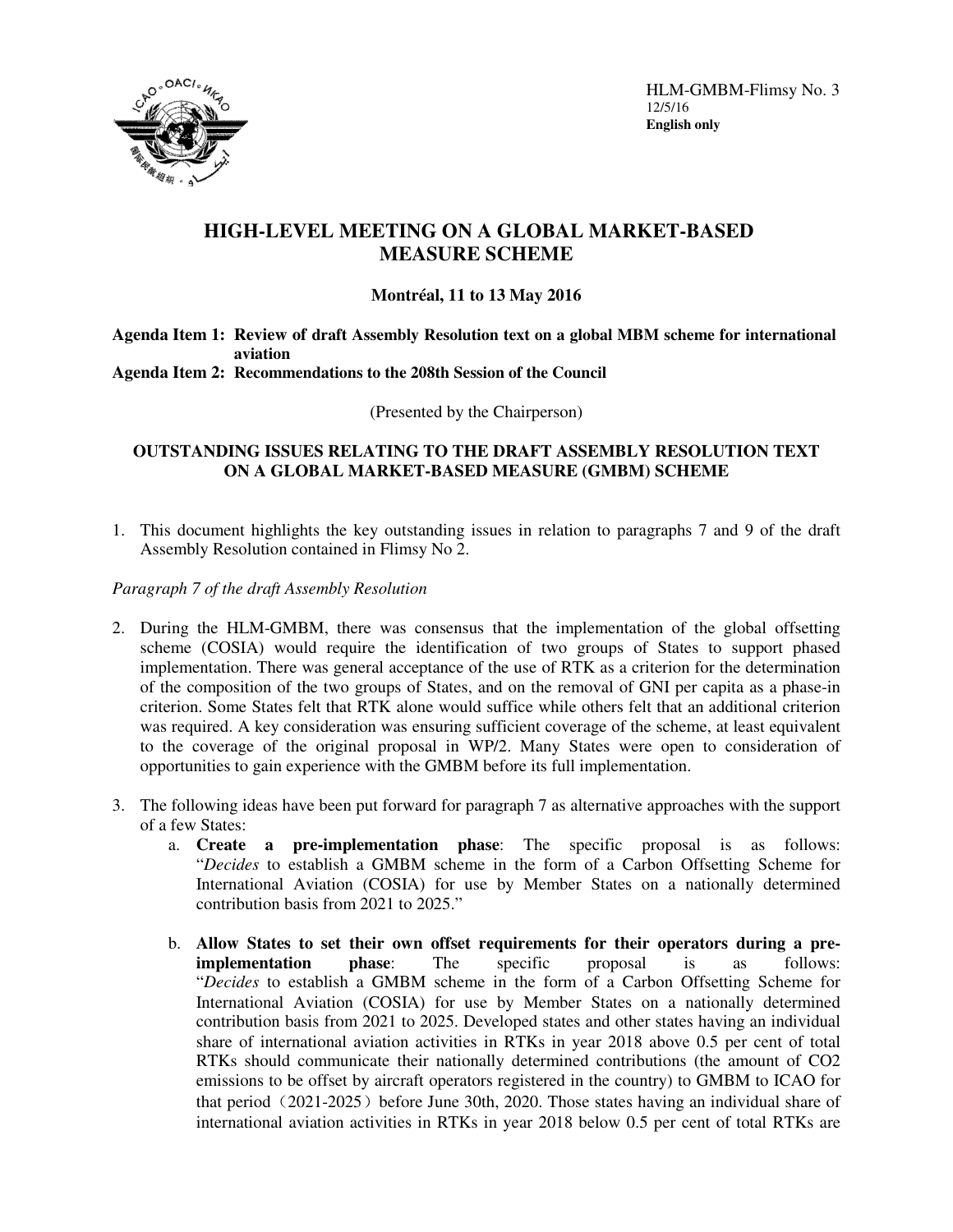encouraged to do so. {GMBM is Carbon Offsetting Scheme for International Aviation  $(COSIA))$ 

Encourages States to participate in the COSIA scheme, particularly the developed states, to take into consideration ICAO's aspiration to keep the global net CO2 emissions from international aviation from 2020 at the same level when communicating their nationally determined contributions to GMBM to ICAO."

- c. **Do not finalize the implementation details until experience has been gained in preimplementation**: The specific proposal is as follows: "*Decides* to review the implementation of the GMBM in 2024 and 2025, based on the experiences gained, taking into account the progress made under the UNFCCC, particularly the progress made on cooperative approaches under Article 6 of the Paris Agreement, with a view to exploring the possibility of a phase-in application of the Scheme and reaching a decision at ICAO Assembly 42 in 2025 as follows:
	- a) First implementation phase applies from 2026 to 2030 to the following:
		- 1) Developed states,
		- 2) States that either have an individual share of international aviation activities in RTKs in year 2025 above 1.0 per cent of total RTKs, or whose cumulative share in the list of States from the highest to the lowest amount of RTKs reaches 80 per cent of total RTKs;
	- b) Second implementation phase applies from 2031 to the following:

States that either have an individual share of international aviation activities in RTKs in year 2031 above 0.5 per cent of total RTKs, or whose cumulative share in the list of States from the highest to the lowest amount of RTKs reaches 95 per cent of total RTKs;"

d. **Change the approach from "all States are out until they phase in" to one in which "all States are in unless those States identified as allowed to opt out choose to do so"**: The specific proposal is as follows:

"7. *Decides* that all ICAO Member States are to be included in COSIA.

7bis. Decides to provide for flexibility in the implementation of the COSIA for some ICAO Member States, in order to accommodate the special circumstances and respective capabilities of States, in particular developing States, while minimizing market distortion, as follows:

a) Any State that meets neither of the following criteria may opt to delay inclusion in COSIA until the second implementation cycle:

1) [Additional criteria to be determined;] nor

2) [States that either have an individual share of international aviation activities in Revenue Tonnes Kilometers (RTKs) in year 2018 above 1.0 per cent of total RTKs, or whose cumulative share in the list of States from the highest to the lowest among of RTKs reaches 80 per cent of total RTKs;]

b) Any State that meets neither of the following criteria may opt to delay inclusion in COSIA until such time that the State determines that it has the necessary capacity to participate:

1) [Additional criteria to be determined;] nor

2) [States that either have an individual share of international aviation activities in Revenue Tonnes Kilometers (RTKs) in year 2018 above 0.5 per cent of total RTKs, or whose cumulative share in the list of States from the highest to the lowest among of RTKs reaches 95 per cent of total RTKs;]

c) Any State that is classified as a Least Developed Country (LDC), Small Island Developing State (SIDS) or Landlocked Developing Country (LLDC) may opt to delay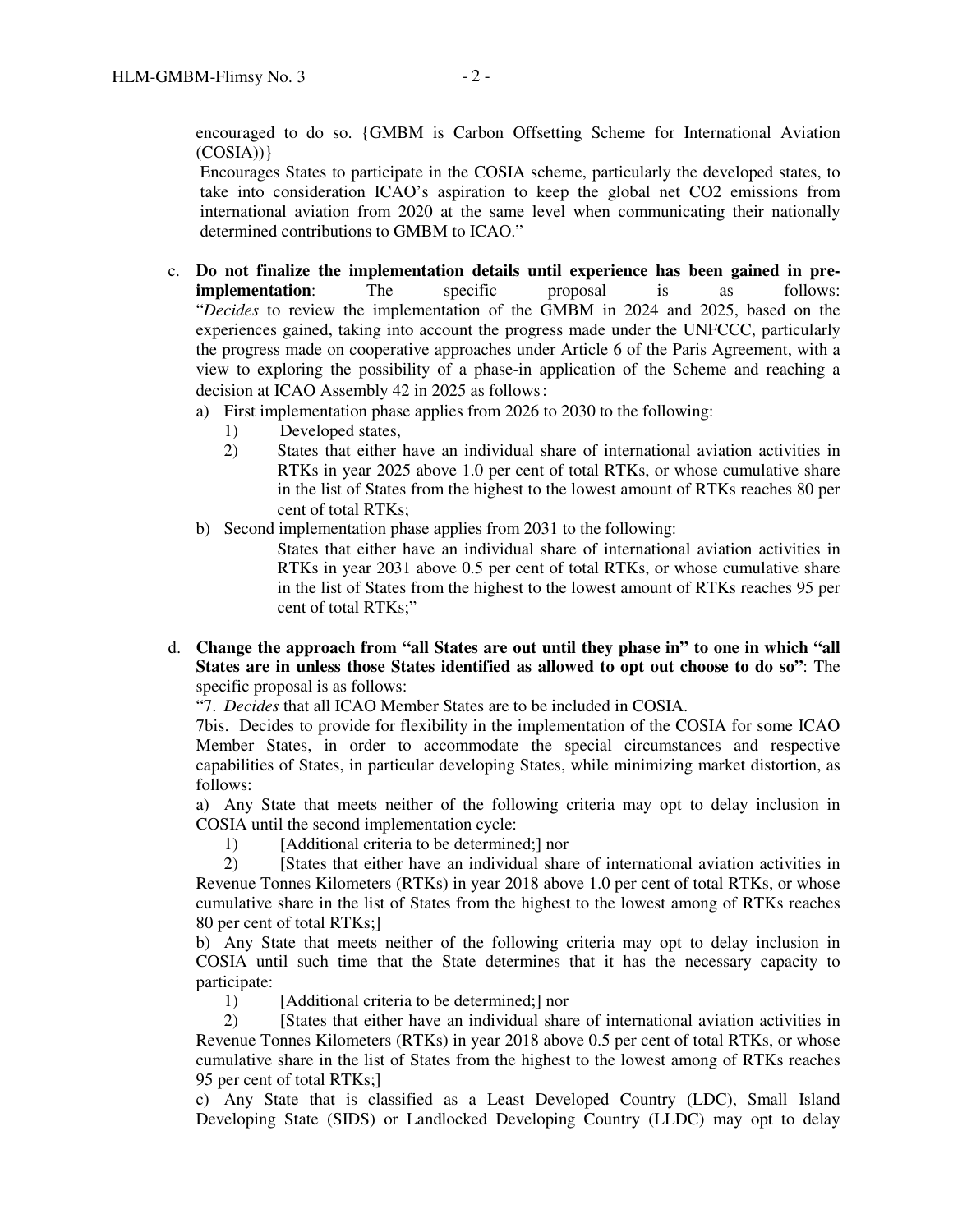inclusion in COSIA until such time that the State determines that it has the necessary capacity to participate, unless it meets both criteria 1) and 2) in either subparagraph a) or b) above,

d) States that are eligible to opt out of COSIA pursuant to subparagraphs  $a$  – c) above are nonetheless encouraged to participate,

e) States that choose to opt out of COSIA pursuant to subparagraphs  $a$  – c) above are requested to communicate their decision to opt out to the [ICAO Secretariat] at least one year prior to the beginning of each three year implementation cycle in which they choose to opt out."

- e. **Align the phase in cycle with the compliance cycle**: It has been suggested that there is an inconsistency between the duration of the first phase of current draft of paragraph 7 (5 years from 2001 to 2025) and the 3-year compliance cycle. It has been proposed to improve the alignment of the two periods.
- f. **Change the current basis for the calculation of RTKs (AOC) to one based on departing flights**: The phase-in criteria used in paragraph 7 are based on RTK activity of all States in 2018. Some States have suggested changing the RTK data by calculating it on the basis of departing flights from each State.

#### *Paragraph 9 of the draft Assembly Resolution*

- 4. Many States were comfortable with the 100% sectoral approach in the proposed text in WP/2.
- 5. The following ideas have been put forward for paragraph 9 as alternative approaches:
	- a. **Some States prefer a more dynamic approach with the use of individual; rates to incentivize emission reductions by operators**: A specific proposal made is as follows: "*Decides* that the amount of CO<sub>2</sub> emissions to be offset by an aircraft operator in a given year is calculated every year, relative to a 2020 baseline, as follows:
		- The applicable 2020 baseline of the sector is calculated for each implementation cycle by averaging the total annual emissions between 2018-2020 from flights covered by the COSIA during the relevant implementation cycle. The 2020 baseline of each operator is calculated by averaging its annual emissions between 2018-2020 from flights covered by the COSIA during the relevant implementation cycle;
		- The sectoral growth factor is calculated every year by dividing the increase in the total emissions from flights covered by the COSIA in that year from the applicable 2020 baseline by the sector's total emissions from flights covered by COSIA in that year;
		- The individual growth factor is calculated every year by dividing the increase in the operator's total emissions from flights covered by the COSIA in that year from its applicable 2020 baseline by the operator's emissions from flights covered by COSIA in that year;
		- These two factors are applied to the operator's emissions for each implementation cycle according to the following proportions:
			- o 2021-2023: 100% Sectoral
			- o 2024-2026: 75% Sectoral/ 25% Individual
			- o 2027-2030: 50% Sectoral/ 50% Individual
			- o 2030-2032: 25% Sectoral/75% Individual
			- o 2033-2035: 100% Individual."
	- b. **Others support having developed country based operators responsible for offsetting a larger multiple of their share of reduction requirements than those operators based in developing countries**. The specific proposal is as follows: